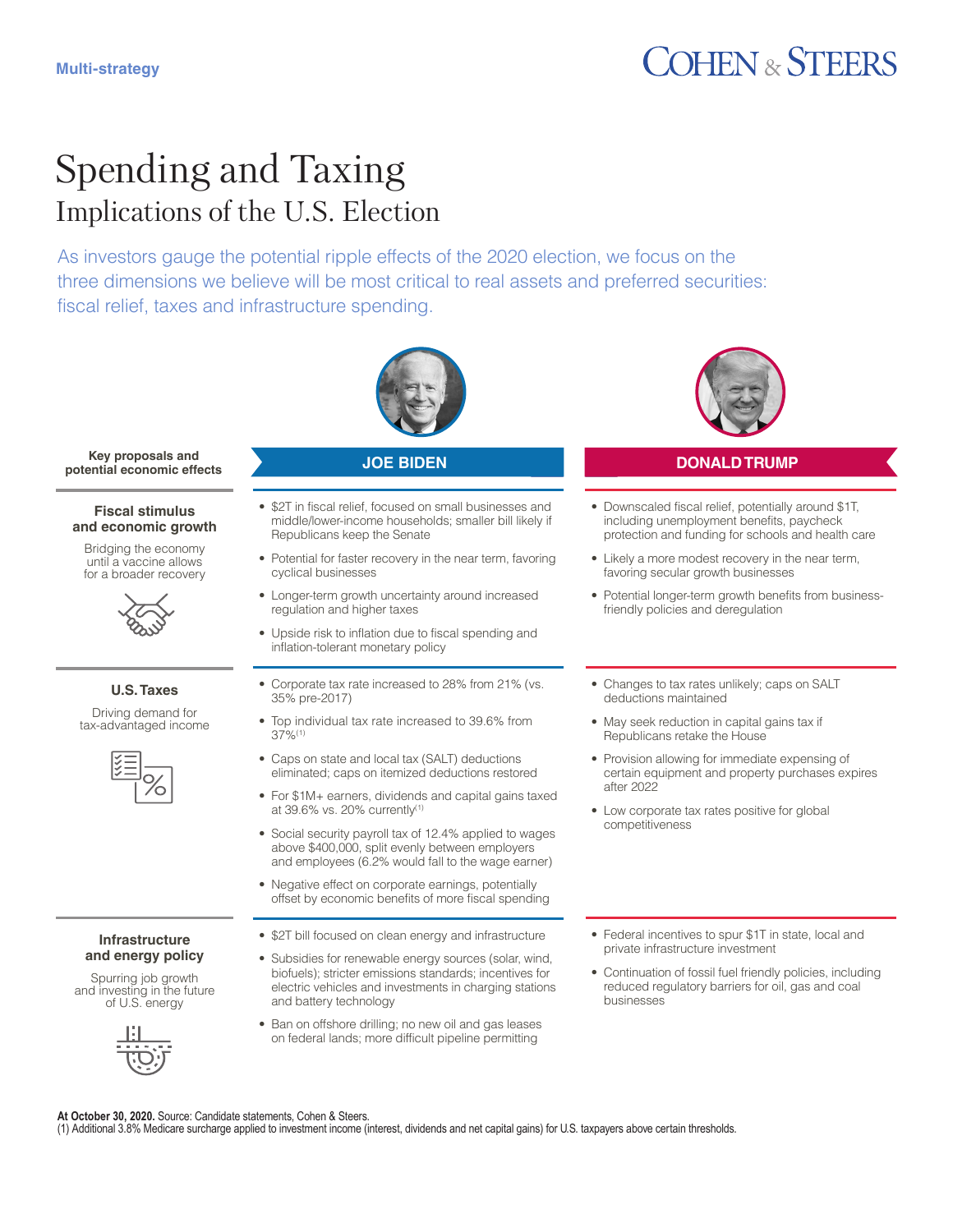# **Our view of potential investment implications**

|                                                                | <b>JOE BIDEN</b>                                                                                                                                                                                                                                        | <b>DONALD TRUMP</b>                                                                                                                                                                                                                                                                                                                                          |
|----------------------------------------------------------------|---------------------------------------------------------------------------------------------------------------------------------------------------------------------------------------------------------------------------------------------------------|--------------------------------------------------------------------------------------------------------------------------------------------------------------------------------------------------------------------------------------------------------------------------------------------------------------------------------------------------------------|
| <b>Real Estate</b><br>(pg. 4)                                  | • Larger stimulus positive for overall demand,<br>particularly for cyclical sectors (industrial, retail, self<br>storage)                                                                                                                               | • Smaller stimulus negative for consumers and retail<br>• Relative winners may include secular growth sectors<br>and beneficiaries of increased tech investment, such<br>as cell towers and data centers<br>• The transition to a digital economy transcends<br>politics, driving significant growth potential for the<br>REIT market over the coming decade |
| 0000<br>0000                                                   | • Coastal markets more affected by higher corporate<br>taxes on tech and finance tenants, potentially shifting<br>demand to suburbs and Sunbelt states<br>• REITs (which do not pay corporate taxes) not directly<br>impacted by higher corporate taxes |                                                                                                                                                                                                                                                                                                                                                              |
|                                                                | • Modestly higher taxes on REIT distributions for top<br>earners; potential rollback of 20% deduction on<br>pass-through income, which includes REIT income                                                                                             |                                                                                                                                                                                                                                                                                                                                                              |
|                                                                | • Elimination of like-kind tax exchanges-which would<br>face heavy opposition from industry groups-could<br>negatively impact transaction volumes, reducing<br>REITs' ability to improve and prune their portfolios                                     |                                                                                                                                                                                                                                                                                                                                                              |
| <b>Preferred Securities</b><br>(pg. 5)                         | • Higher taxes on interest income would increase the<br>relative advantage of dividend-paying preferreds for<br>households earning less than \$1M                                                                                                       | • Caps on deductions for mortgage interest and state<br>and local income taxes should continue to drive<br>demand for tax-advantaged income                                                                                                                                                                                                                  |
|                                                                | • For \$1M+ earners, preferreds' after-tax yields would<br>still be higher than munis and investment-grade<br>bonds, based on current yields (see Exhibit 1)                                                                                            |                                                                                                                                                                                                                                                                                                                                                              |
|                                                                | • Corporate investors' Dividends Received Deduction<br>(DRD) percentage may be adjusted to keep the<br>historical tax rate on corporate dividends at 10.5%                                                                                              |                                                                                                                                                                                                                                                                                                                                                              |
|                                                                | • Higher corporate taxes and stricter regulation<br>modestly negative for banks                                                                                                                                                                         |                                                                                                                                                                                                                                                                                                                                                              |
| <b>Infrastructure</b><br>(pg. 6)                               | • Positive for utilities and other companies with<br>renewable energy assets                                                                                                                                                                            | • Status quo for traditional fossil fuel industries<br>• Efforts to accelerate permitting would remain limited<br>by local regulatory bodies                                                                                                                                                                                                                 |
|                                                                | • Pipeline development could face increasing pressure<br>(although this comes at a time of little need for new<br>pipeline assets)                                                                                                                      |                                                                                                                                                                                                                                                                                                                                                              |
|                                                                | • Higher corporate taxes neutral for utilities, MLPs and<br>cell towers; negative for railways                                                                                                                                                          |                                                                                                                                                                                                                                                                                                                                                              |
| <b>Natural Resource Equities</b><br>and Commodities<br>(pq. 7) | • Reentering the Iran nuclear deal would lead to<br>increased global supply in the near term, though                                                                                                                                                    | • Positive for refiners, meat processors and agricultural<br>machinery                                                                                                                                                                                                                                                                                       |
|                                                                | drilling impediments and regulation could curtail<br>supply over time                                                                                                                                                                                   | • Negative for oil prices (limited constraints to new<br>supply)                                                                                                                                                                                                                                                                                             |
|                                                                | • Increased demand for biofuels, silver (for solar<br>panels), and metals and bulk commodities used in<br>infrastructure                                                                                                                                |                                                                                                                                                                                                                                                                                                                                                              |
|                                                                | • Acceleration of oil producers' push into renewable<br>strategies                                                                                                                                                                                      |                                                                                                                                                                                                                                                                                                                                                              |

**At October 30, 2020.** Source: Candidate statements, Cohen & Steers.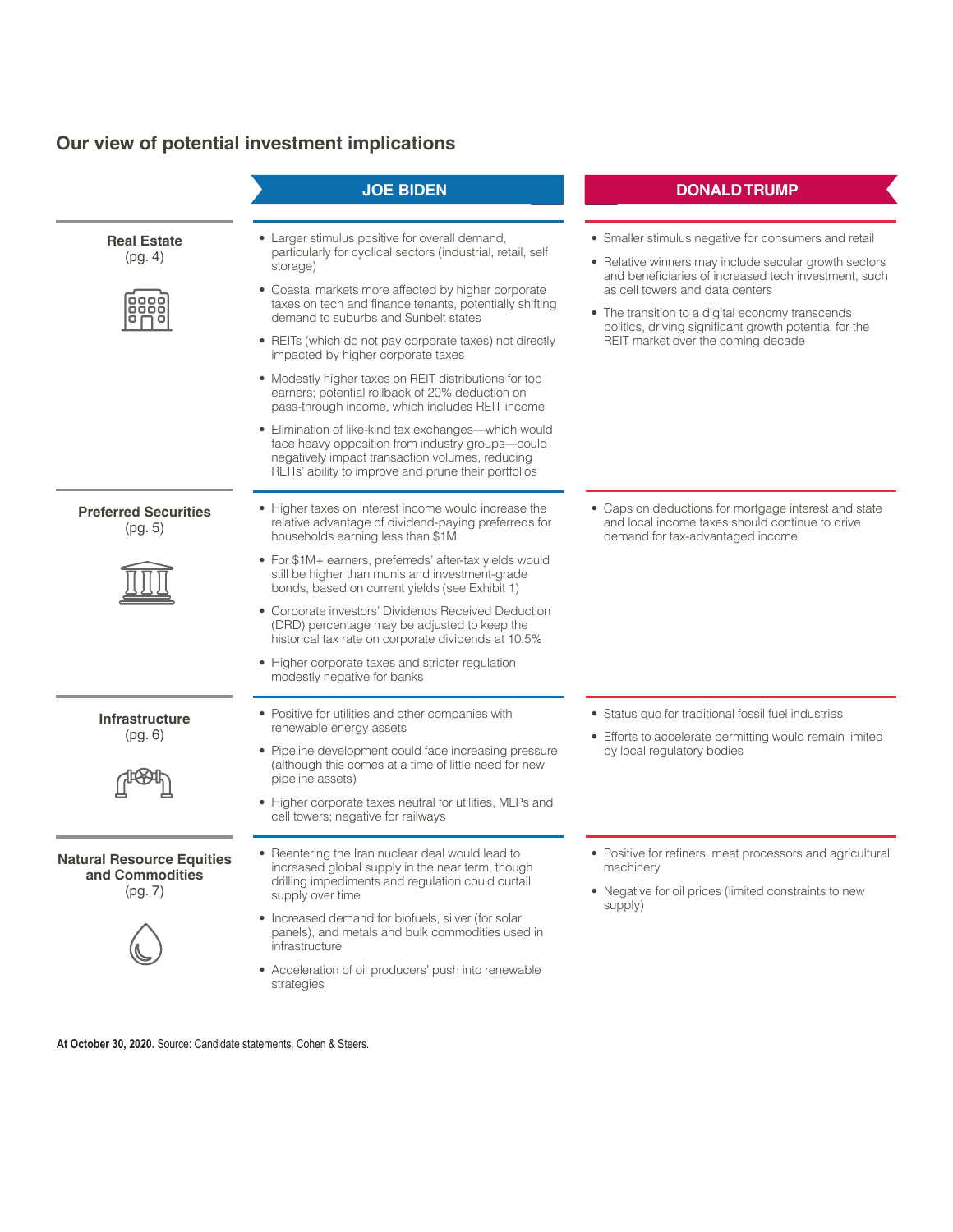# **Economic impact**

Fiscal relief key to stabilizing demand. The resurgence in virus cases reminds us that the economy has yet to fully recover, and that businesses and households remain vulnerable. Fiscal stimulus may help to provide a bridge for the economy until a vaccine allows for a broader recovery and a return to some semblance of normal life.

- If Democrats sweep the election, there will likely be little motivation to pass a smaller bill before inauguration day, when they could pass a much larger bill closer to the \$2 trillion package passed by the House. Larger fiscal stimulus would likely support a faster recovery in 2021–22 that could benefit cyclical deeper-value sectors.
- Despite Trump's support for a larger stimulus deal, Senate Republicans favor a leaner package. If Trump wins, there could be an agreement on a scaled-down bill before yearend. Smaller stimulus would likely mean a more modest recovery in the near term, but also less risk of tax increases, potentially sparing tech companies and financial institutions.

**Continued need for tax-advantaged income.** We expect taxes will remain a major focus for many investors regardless of the election outcome, potentially benefiting asset classes that generate taxadvantaged income, including preferred securities, real estate investment trusts (REITs) and master limited partnerships (MLPs).

- Biden has proposed raising the top tax rate for individuals from 37% to 39.6%. In addition, households earning over \$1 million would pay double the current tax rate on investment income, with long-term capital gains and dividends taxed at 39.6% instead of 20%. Democrats would likely seek to eliminate the \$10,000 cap on deductions for state and local taxes (SALT), which disproportionately affects higher-tax (often Democrat) states, although some of this benefit may be offset by Biden's plan to cap itemized deductions to 28% of their value for those earning more than \$400,000.
- Trump has discussed lowering the capital gains tax rate further. On the other hand, despite the 2017 tax cuts, many higher-income households—especially residents of high-tax states—have seen their tax bills rise in recent years due to caps on deductions for mortgage interest and state and local income taxes.

**Corporate tax headwinds.** The 2017 tax cuts were a windfall to companies, while also contributing to economic growth and employment. A partial reversal could raise questions about growth over the medium term.

- Biden's proposal raises the corporate tax rate from 21% to 28%, potentially creating an economic drag that could offset some of the benefits from additional federal spending. Tech companies, banks and railway operators would likely feel the impact of higher taxes the most, whereas REITs, MLPs, cell towers and utilities would likely be less affected.
- In a second Trump term, corporate taxes would likely remain at current levels. However, the "full expensing" provision in the 2017 tax law, which allows companies to deduct the entire amount of certain equipment, expires at the end of 2022. Congress will need to decide whether to extend it, although maintaining the tax break after 2022 could discourage businesses from making investments in the short term.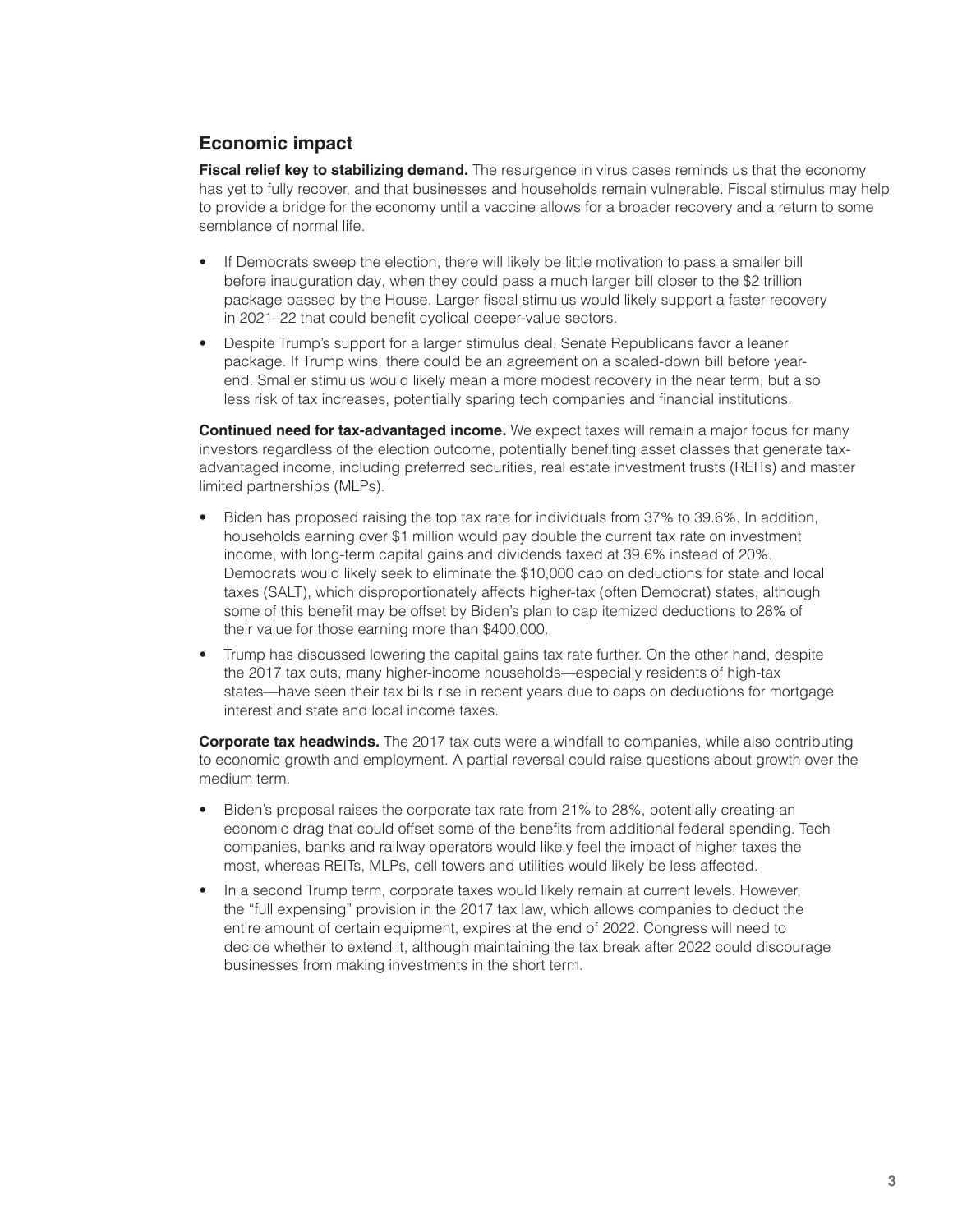**Reversing decades of infrastructure underinvestment.** Infrastructure spending has historically been one of the most efficient ways to drive economic growth and create jobs—yet U.S. public investment today sits near an all-time low as a share of the economy. We are seeing increasing bipartisan support for infrastructure investment due to the potential benefits for the economy and job growth. We believe this could be a catalyst for reducing barriers to private infrastructure investment and creating new pathways for putting private capital to work, such as public-private partnerships and asset recycling programs.

- Biden has proposed \$2 trillion in direct investment targeting clean energy and infrastructure, including carbon-free power and grid infrastructure, mass transit, eco-friendly buildings, sustainable housing, electric charging stations and more.
- Trump has often mentioned support for a \$1 trillion infrastructure program, using federal incentives to spur state, local and private investment.



# **U.S. REITs**

# Biden

**Larger stimulus positive for overall demand, particularly cyclical sectors.** A more substantial fiscal relief package would likely provide a lift for the economy, small businesses and consumers, likely benefiting industrial, retail and self storage the most. Loan forgiveness and affordable higher-education initiatives could be positive for college enrollment, potentially driving post-COVID demand for student housing. Infrastructure spending could have a meaningful impact on demand for all property types.

**Coastal markets more affected by higher taxes on corporate tenants.** Stricter regulation of the technology and financial industries would have the greatest impact on offices and housing in coastal gateway cities, potentially shifting demand to Sunbelt markets. Furthermore, higher tax rates on top earners and increasing social spending could drive migration to suburbs and lower-tax states in the Southeast. Democrats would likely remove caps on state and local tax deductions, while a surge in fiscal spending and support for state and city workers could help long-suffering municipalities, limiting the negative feedback loop on taxes and business migration.

**Limited tax implications for REITs and REIT investors.** REITs do not pay corporate taxes, and therefore would not be directly affected by a higher corporate tax rate if Democrats sweep the election. REIT shareholders pay taxes on income distributions according to their individual tax rate, which could rise for top earners from 37% to 39.6% based on the Biden tax plan. Additionally, the 20% pass-through deduction on qualified business income, which applies to REIT dividend income, could be adjusted to create parity with a higher corporate tax rate, and could be modified or eliminated for high-income taxpayers.

**Keeping an eye on like-kind tax exchanges.** Biden has proposed eliminating the "like-kind" tax exchange, a key provision that allows real estate investors to defer capital gains if proceeds of property sales are reinvested in other assets. We would expect significant pushback from industry groups, and previous attempts have been unsuccessful. However, if it moves forward, it could be material to the real estate industry, reducing transaction volumes and affecting REITs' ability to improve and prune their portfolios.



# Trump

**Focus on growth sectors over cyclical value.** Smaller fiscal stimulus in the near term could result in a slower economic recovery, which would be a modest negative for consumers and retail. While hotels and gaming also tend to be more cyclical, we would expect to see little impact, as a demand recovery in these sectors is more dependent on a virus solution and the resumption of business and leisure travel. Relative winners would likely include sectors driven by secular demand, such as cell towers and data centers.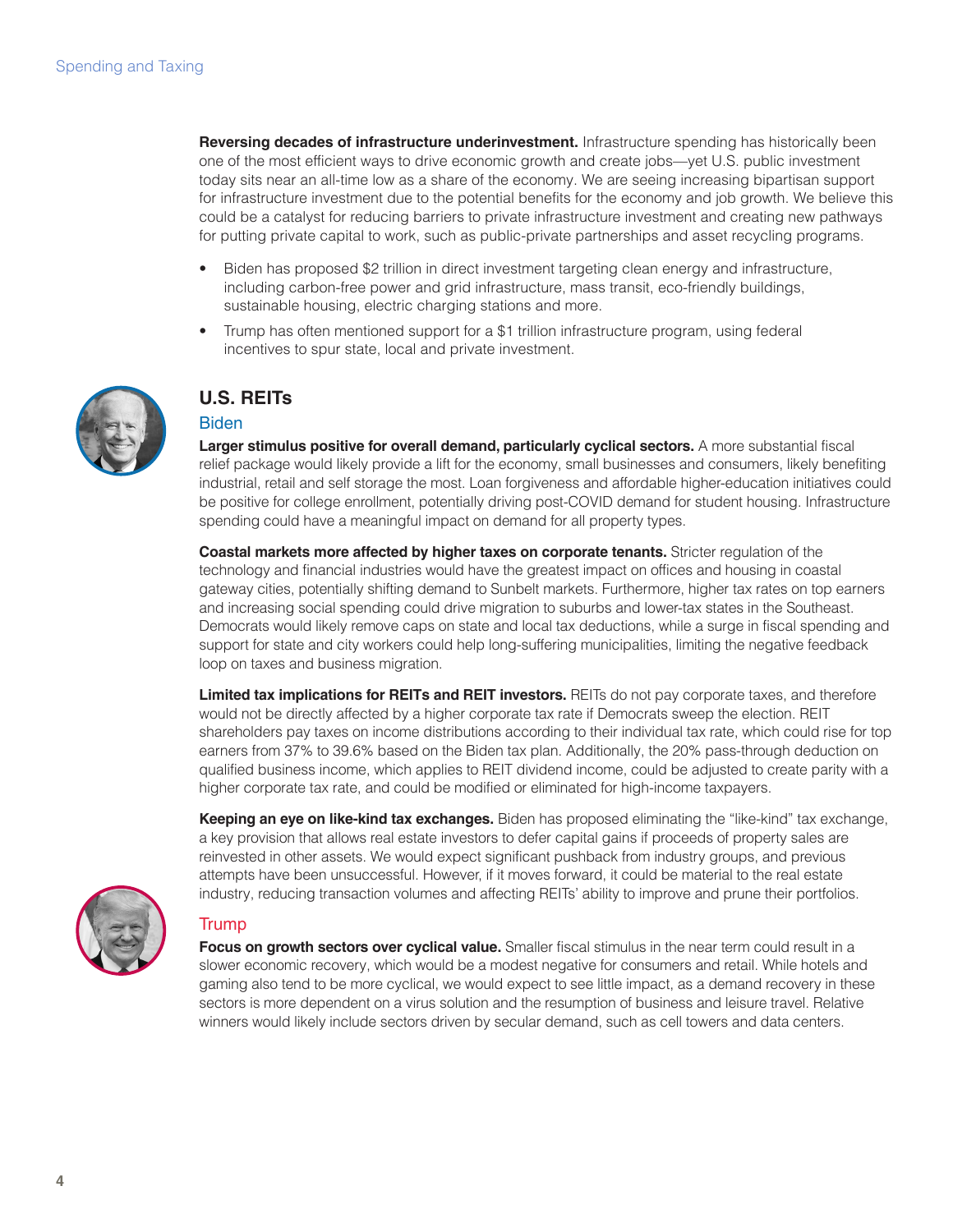**Increased tech investment could benefit Next-Gen REITs.** Trump's focus on deregulation and winning the 5G race could benefit technology tenants, driving increased demand for e-commerce–related REITs and potentially benefiting West Coast markets. Biden has also proposed significant investment in broadband infrastructure—and while increased regulation of the tech sector would likely be negative for West Coast landlords and data centers, breaking up "Big Tech" could increase the pool of potential tenants. More importantly, although policy may affect certain aspects of these businesses, the transition to a digital economy transcends politics, and we expect it to drive significant growth for the REIT market over the coming decade.



# **Preferred securities**

#### Biden

**A larger benefit from tax-advantaged distributions.** Biden's proposal to raise the top tax rate from 37% to 39.6% would increase the relative advantage of preferreds that pay qualified dividend income, which would continue to be taxed at a maximum rate of 20% for households earning less than \$1 million. Exhibit 1 shows the yield advantage of preferreds relative to investment-grade fixed income categories, assuming the higher tax rate on interest income, based on current yields. We believe preferred securities should continue to see strong demand in the coming years based on the combination of tax-advantaged distributions and attractive relative yields.

**\$1M+ earners may see higher taxes on qualified dividends.** Biden's proposal seeks to increase taxes on households earning more than \$1 million (representing the top 0.3% of the U.S. population) by taxing dividends and capital gains at the same rate as ordinary income. This would be a clear negative for high-income families, as tax rates on dividend-paying securities, including equities and many preferreds, would rise from 20% to 39.6%. However, based on current yields taxed at the highest marginal rate for ordinary income, the after-tax income from preferreds would still be higher than other investment-grade bonds, on average (Exhibit 1).



# **Exhibit 1: Preferred securities' income advantage under Biden U.S. tax proposal**

**At September 30, 2020.** Source: ICE, BofA, Cohen & Steers.

**Data quoted represents past performance, which is no guarantee of future results.** The information presented above does not reflect the performance of any fund or other account managed or serviced by Cohen & Steers, and there is no guarantee that investors will experience the type of performance reflected above. An investor cannot invest directly in an index and index performance does not reflect the deduction of any fees, expenses or taxes. Index comparisons have limitations as volatility and other characteristics may differ from a particular investment. The above is not intended to serve as tax advice. Investors should consult with their respective tax advisors prior to making an investment. Tax rates for U.S. investors earning over \$1M in annual income assume federal taxation at 39.6%. Tax rates for U.S. investors earning between \$400K and \$1M in annual income assume qualified dividend rate of 20% and marginal tax rate of 39.6%, with preferred securities income.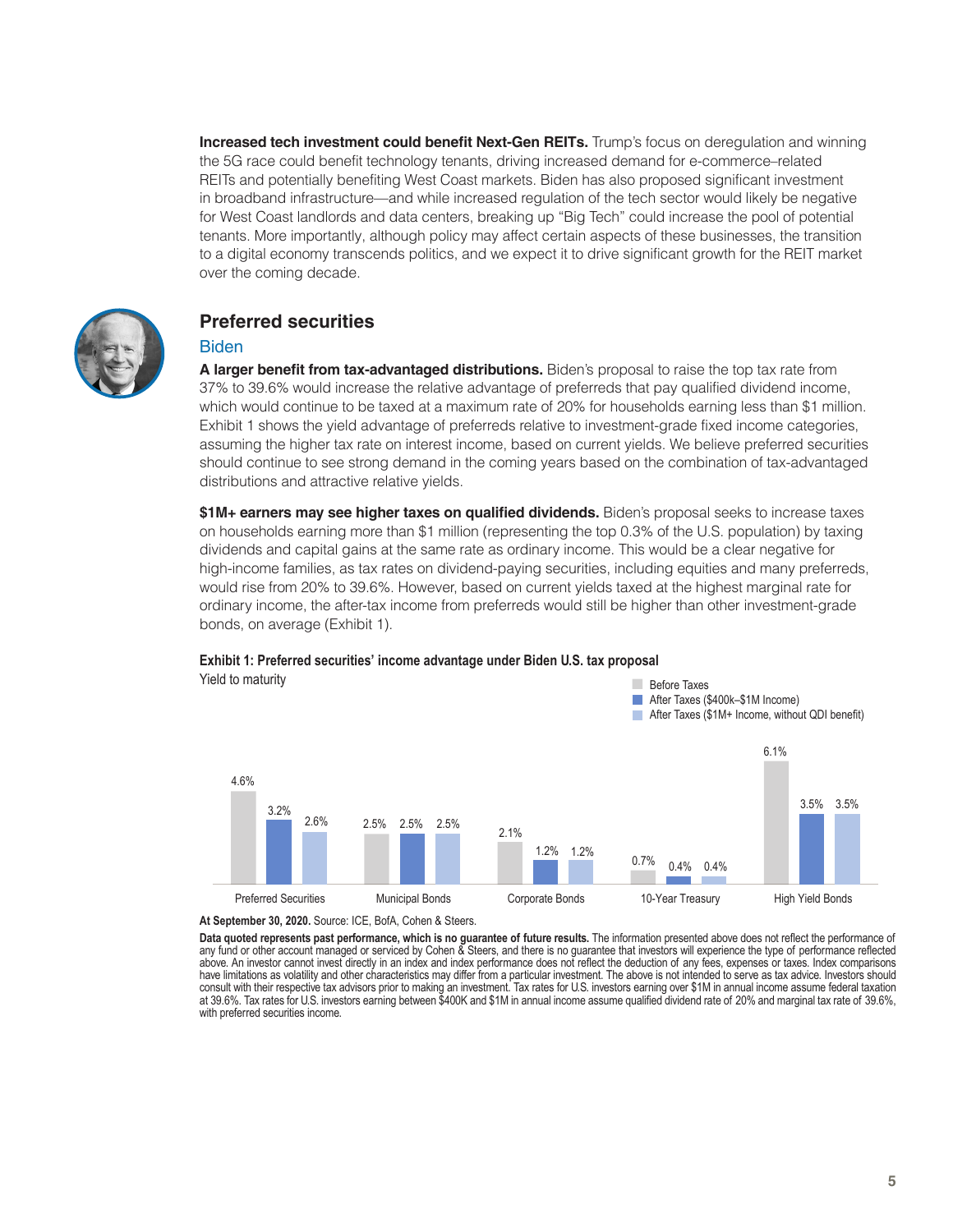**Corporate investors' effective tax rate likely to remain at 10.5%.** U.S. corporations may obtain tax benefits from preferred securities investments, as dividends issued directly from U.S. corporate entities are generally eligible for the dividends received deduction (DRD). The 2017 tax reforms reduced the DRD for most corporations to offset the lower corporate tax rate, maintaining an effective tax rate on preferred dividends at 10.5%. We expect an increase in the corporate tax rate would be accompanied by an upward adjustment to the DRD rate, again preserving the long-running 10.5% effective tax rate that has been in place for decades.

**Higher corporate taxes and stricter regulations modestly negative for banks.** Just as lower taxes enacted in 2017 benefited net profitability for many preferred issuers, we believe higher taxes would be a modest negative for both creditors and equity holders. Banks would likely be most impacted, as they tend to have high effective tax rates. Furthermore, tighter regulation of consumer lending practices under a Biden administration could impact bank profit margins and lead to slower earnings growth. We believe that under a Democratic sweep, financial institutions should be able to absorb higher tax rates due to the potential benefits from larger fiscal stimulus and reduced loan defaults



# Trump

**Sustained demand for tax-advantaged income.** Under the post-2017 tax code, many high-income earners have seen their tax bills rise due to the \$10,000 cap on state and local tax deductions, which have particularly impacted residents of high-tax states. As a result, we have continued to see strong demand for preferred securities due to their high income rates and the significant proportion of distributions taxed at the 20% QDI rate. We expect this demand would continue under a second Trump term.

### Either scenario

**Preferreds trading at attractive relative values.** Preferred securities underperformed many other segments of fixed income through the first three quarters of 2020, and the risk premiums offered by preferreds for subordination to senior debt have increased amid economic uncertainty associated with COVID-19. We believe a gradual improvement in the global economy over the next several quarters could potentially drive material outperformance by preferreds (relative to corporate bonds) due to a combination of higher income and narrowing subordination spreads.



# **Infrastructure**

## Biden

**Not quite a Green New Deal, but close.** We believe a Democratic sweep could bring massive investment in clean energy infrastructure, ushering in one of the largest changes in U.S. energy policy in history. Within infrastructure, we believe the most notable impacts would be within the utilities and midstream sectors.

**Utilities shifting to green energy sources.** Policies that support renewables, such as ambitious carbon reduction targets and extensions of tax credits, should benefit utilities that own and develop solar and wind generation. Most U.S. utilities have been transitioning away from carbon-based fuel sources, and this would solidify their growth runway as they build more renewable assets. Power grids should also benefit from greater capex needs as new power plants are connected.

**Pipeline development could face increasing pressure.** Although the executive branch can impact pipeline development, key decisions on interstate midstream projects often rest in the hands of federal court judges, agencies and the U.S. appeals court system. Ultimately, changes to U.S. energy policy pursued by a new administration will depend on geographic location and regulatory oversight. We think a Biden win will continue to exacerbate uncertainty around the appropriate terminal value that pipeline assets warrant. Importantly, as it relates to fossil fuel use, while Biden opposes new drilling on public lands and waters, he has not supported a nationwide ban on fracking or crude exports.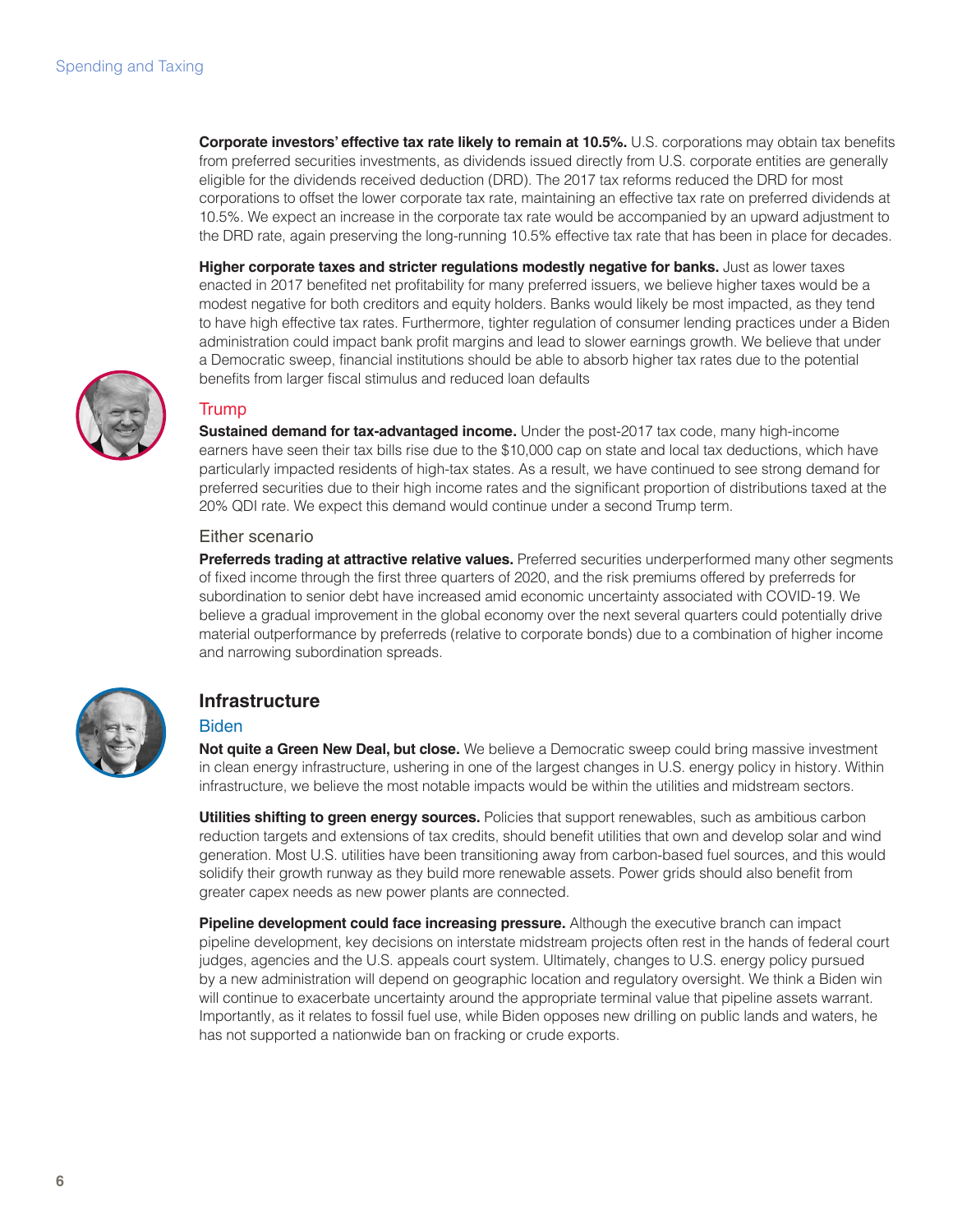

### Trump

**Efforts to accelerate permitting would remain limited by local regulatory bodies.** A continuation of the Trump administration would be business as usual, keeping "energy-friendly" policies in place. However, we expect state and local regulation and opposition to continue to challenge the pursuit of new oil and gas pipeline projects in the midstream sector.

**Relative winners and losers from higher corporate taxes.** Freight rail operators would be among those most impacted by higher corporate taxes, as they pay some of the highest effective tax rates among infrastructure businesses. However, tax changes would not likely roll back full expensing of capital investment, allowing rail companies to continue to fully write off spending, reducing their up-front tax burden. Relative winners would include cell towers and utilities, as they had the least to gain from the 2017 tax cuts. MLPs remain a wildcard: rising corporate taxes would increase the benefits gained by the partnership structure, but the tax advantages of the MLP structure could be phased out, which would

#### Either scenario

**The energy value chain is embracing the transition to clean energy.** Governments around the world and at the local level continue to push for more renewable and carbon-efficient alternatives to fossil fuels. State regulators at public utility commissions often support renewables, especially with declining costs making clean energy economically competitive with traditional resources in many areas of the country. Many traditional oil and gas producers—including BP, ExxonMobil, Shell, Total and others—have begun to redirect capex toward renewable platforms. Even within midstream energy, companies are beginning to expand their asset base to include renewables—such as Enbridge's wind assets and Energy Transfer Partners' solardedicated power purchase agreement.



# **Natural Resources and Commodities**

potentially be negative for those entities

#### Biden

**Shifting supply dynamics could impact oil prices.** Reentry into the Iran nuclear deal would allow Iran to freely export oil again, likely bringing an additional 1 million barrels per day of supply online by the end of 2021. This could act as a temporary headwind for oil prices in the near term, although we believe OPEC (Organization of the Petroleum Exporting Countries) would likely adjust its policy to accommodate the additional barrels. In the medium term, drilling impediments, such as a ban on new permits on federal lands, could curtail supply and drive oil prices higher. Over time, we believe a unified Democratic government could put enough regulatory and tax pressure on U.S. energy producers to knock out weaker companies, raising the marginal cost of production, reducing supply and putting upward pressure on oil prices.

Biden's fossil fuel ("green energy") recommendations have focused on

- Reducing conventional greenhouse gas pollution in all regulated sectors, including oil and gas
- Applying climate tests to all major projects that require federal approval and use federal funds/ financing
- Ending financing of coal projects overseas
- Repealing fossil fuel subsidies and tax breaks, such as the ability to expense intangible drilling costs
- Reducing methane pollution through federal standards and targeted infrastructure improvements
- Banning new oil and gas permitting on public lands and waters and instituting a moratorium on new lease sales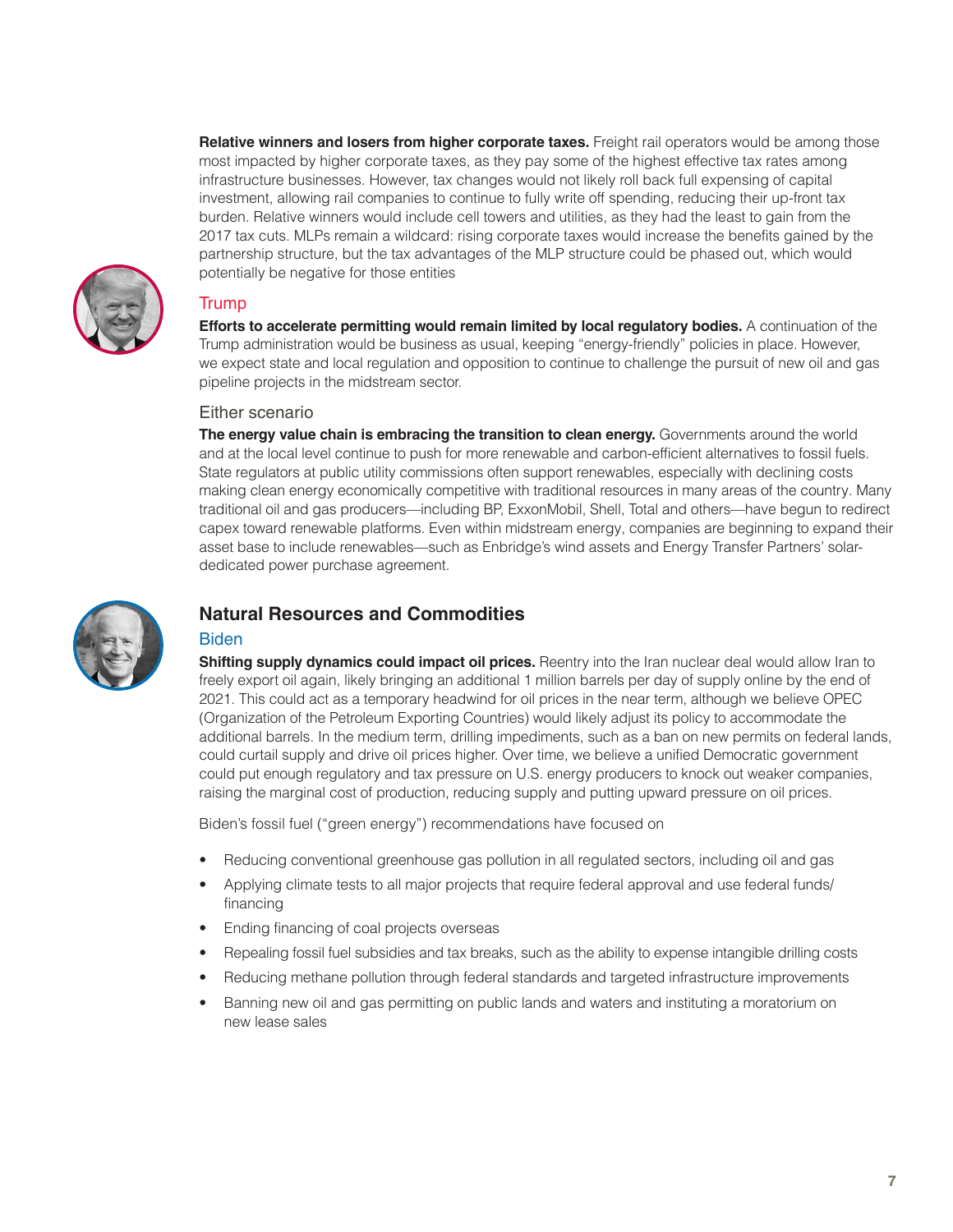# Trump

#### **Positive for agriculture and livestock commodities, meat processors and agriculture machinery.**

more favorable to biofuels than refiners in its implementation of the Renewable Fuel Standard.

**Increased biofuel demand.** Improved prospects for renewable fuels subsidies and mandates could boost market sentiment for corn, sugarcane and biodiesel (derived from vegetable oils and animal fats). The Environmental Protection Agency is charged with setting biofuel blending requirements, and would likely be

Farmer government receipts would likely continue to allow farmers to plant more acres to corn, soybeans and wheat than they would otherwise, increasing supply of those crops and pressuring prices. However, a Trump victory would increase the chances that China adheres to the phase 1 trade deal signed with Trump in early 2020, increasing its purchases of U.S. agricultural commodities and (potentially) agricultural machinery. We also believe Trump would support biofuels adoption, as it would be seen favorably among farmers as soybean oil is a key input.

#### Either scenario

**Bullish on gold.** Under a Biden administration, we anticipate dollar weakness due to increased stimulus, low interest rates and rising inflation concerns as a vaccine is approved, along with higher taxes, increased spending on social safety nets and less-business-friendly policies, supporting a continued bull market in precious metals. Under a Trump administration, we believe a slower economic recovery, extended trade uncertainty and protectionist policies would benefit precious metals as a store of value.

**Infrastructure spending positive for metals and bulk commodities.** Both candidates are in favor of passing an infrastructure bill (see page 3), which would be demand-positive for certain metals and bulk commodities. A Blue Wave outcome would be the easiest path for a bill to become a reality, although we believe an infrastructure bill could eventually make it through the legislative process even under a split Congress.

# Key Takeaways

2

3

Though fiscal relief may impact the recovery in the near term, infrastructure spending and secular trends—such as accelerated adoption of e-commerce and the shift to renewables—will likely have a much greater impact on real asset performance.

The combination of low interest rates and tax concerns should continue to drive strong demand for asset classes offering attractive, tax-advantaged income.

In our view, real estate, infrastructure, preferred securities and diversified real asset strategies are well positioned to deliver attractive total returns, income, and potential inflation-hedging and diversification benefits.